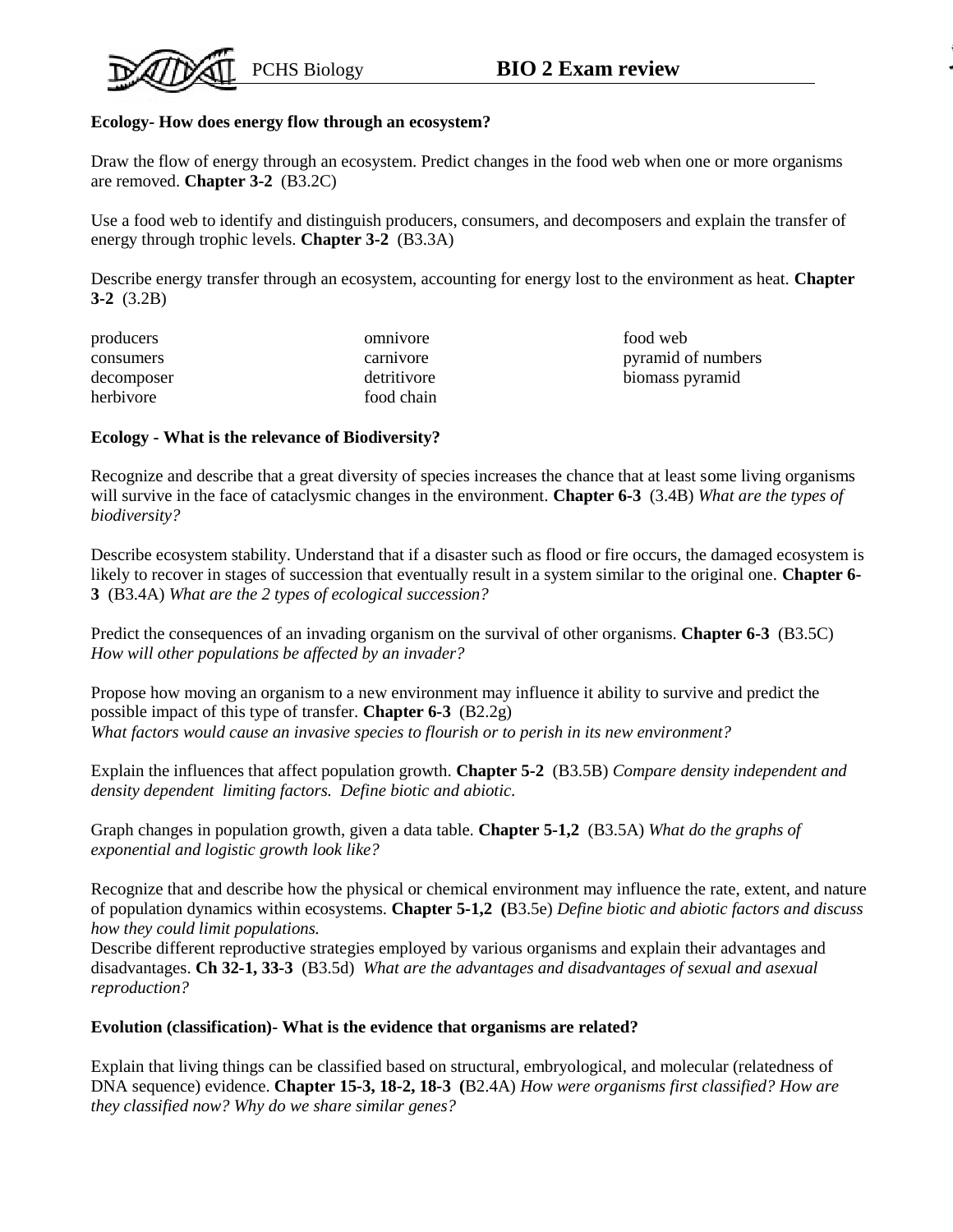

Explain that some structures in the modern eukaryotic cell developed from early prokaryotes, such as mitochondria, and in plants, chloroplasts. **Chapter 17-2 (**B2.4g) *What is the Endosymbiotic Theory?*

Describe species as reproductively distinct groups of organisms that can be classified based on morphological, behavioral, and molecular similarities. **Chapter 18-2 (**B5.2a) *'nuff said*

## **Evolution (Darwinian)- How and why do living things change over time?**

Summarize the major concepts of natural selection (differential survival and reproduction of chance inherited variants, depending on environmental conditions).**Chapter 15-3 (**B5.1A) W*here do adaptations come from according to Lamarck? Darwin?*

Describe how natural selection provides a mechanism for evolution. **Chapter 15-3** (B5.1B) *What causes variations in nature?*

Explain how a new species or variety may originate through the evolutionary process of natural selection. **Chapter 16-3** (B5.1d) *What causes speciation?*

Explain how natural selection leads to organisms that are well suited for the environment (differential survival and reproduction of chance inherited variants, depending upon environmental conditions). **Chapter 16** (B5.1e) *How did food resources cause evolution/speciation in Darwin's finches?*

Illustrate how genetic variation is preserved or eliminated from a population through natural selection (evolution) resulting in biodiversity. **Chapter 16** (B5.1g) *Give an example of "survival of the fittest".*

Explain how natural selection acts on individuals, but it is populations that evolve. Relate genetic mutations and genetic variety produced by sexual reproduction to diversity within a given population. **Chapter 16** (B5.3A) *An individual passes on its genes or it doesn't, it cannot evolve. The next generation will show evidence of evolution with their gene pool.*

Describe the role of geographic isolation in speciation. **Chapter 16-3** (B5.3B)

Trace the relationship between environmental changes and changes in the gene pool, such as genetic drift and isolation of subpopulations. **Chapter 16-1,2** (B5.2c)

Give examples of ways in which genetic variation and environmental factors are causes of evolution and the diversity of organisms. **Chapter 16** (B4.3C) *What could cause selection pressures in a species? (what are some traits that could be an advantage or a detriment)*

Explain how evolution through natural selection can result in changes in biodiversity. **Chapter 16** (B5.3d) *How does evolution affect biodiversity globally?*

# **Evolution (Evidence)**

Explain, using examples, how the fossil record, comparative anatomy, and other evidence may support the theory of evolution. **Chapter 12-4, 15-3, 17-1, 18-2** (B5.1f)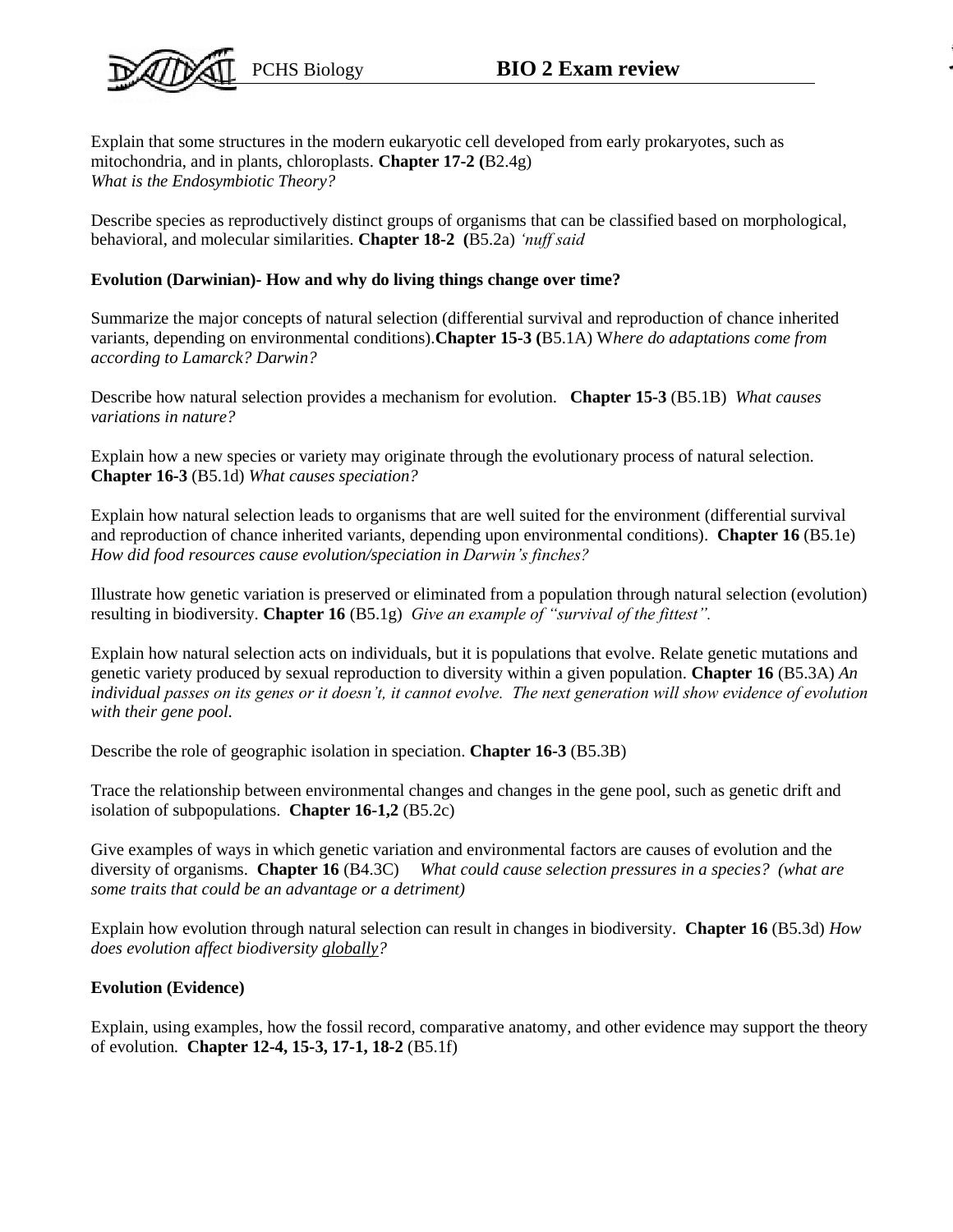# PCHS Biology **BIO 2 Exam review**

Describe how various organisms have developed different specializations to accomplish a particular function and yet the end result is the same (e.g., excreting nitrogenous wastes in animals, obtaining oxygen for respiration). **Chapter 17-4** (B2.4B)

Explain how different organisms accomplish the same result using different structural specializations (gills vs. lungs vs. membranes). **Chapter 17-4 (**B2.4C)

Summarize the relationships between present-day organisms and those that inhabited the Earth in the past (e.g., use fossil record, embryonic stages, homologous structures, chemical basis). **Chapter 15-3, 17-1, 18-2** (B5.1c)

Explain that the degree of kinship between organisms or species can be estimated from the similarity of their DNA and protein sequences. **Chapter 18-2** (B5.2b)

Demonstrate and explain how biotechnology can improve a population and species. **Chapter 13-4** (B5.3f)

Analyze the relationships among organisms based on their shared physical, biochemical, genetic, and cellular characteristics and functional processes. **Chapter 18-1, 18-2** (B2.4d) *Compare DNA sequences to determine how closely related two organisms are.*

## **Genetics (Mendelian)- How are traits passed on in living things?**

Determine the **genotype** and phenotype of **monohybrid** crosses using a Punnett Square. **Chapter 11-1, 11-2**  (B4.1e) *Find some practice problems in chapter 11.*

Draw and label a homologous chromosome pair with heterozygous alleles highlighting a particular gene location. **Chapter 11-4, 14-2** (B4.1A)

Differentiate between **dominant, recessive, codominant, polygenic**, and sex linked traits. **Chapter 11-1, 11-3**  (B4.1c)

## **Genetics (Molecular)- How does the Genetic Code work?**

Describe the structure and function of DNA. **Chapter 12-1** (B4.2C) *What is a nucleotide? Histone? DNA vs RNA differences.*

Explain that the information passed from parents to offspring is transmitted by means of genes that are coded in DNA molecules. These genes contain the information for the production of proteins. **Chapter 11-4, 12-3**  (B4.1B) *What do genes code for? (don't you dare say traits!)*

Describe the processes of **replication, transcription, and translation** and how they relate to each other in molecular biology. **Chapter 12-2, 12-3** (B4.2g)

Demonstrate how the genetic information in DNA molecules provides instructions for assembling protein molecules and that this is virtually the same mechanism for all life forms. **Chapter 12-3** (B4.2f) *Take a DNA code and be able to transcribe and translate into an amino acid chain.*

Recognize that genetic variation can occur from such processes as **crossing over, jumping genes**, and **deletion**  and **duplication** of genes. **Chapter 11-4, 12-4** (B4.3e) *Look up those bold faced words!*